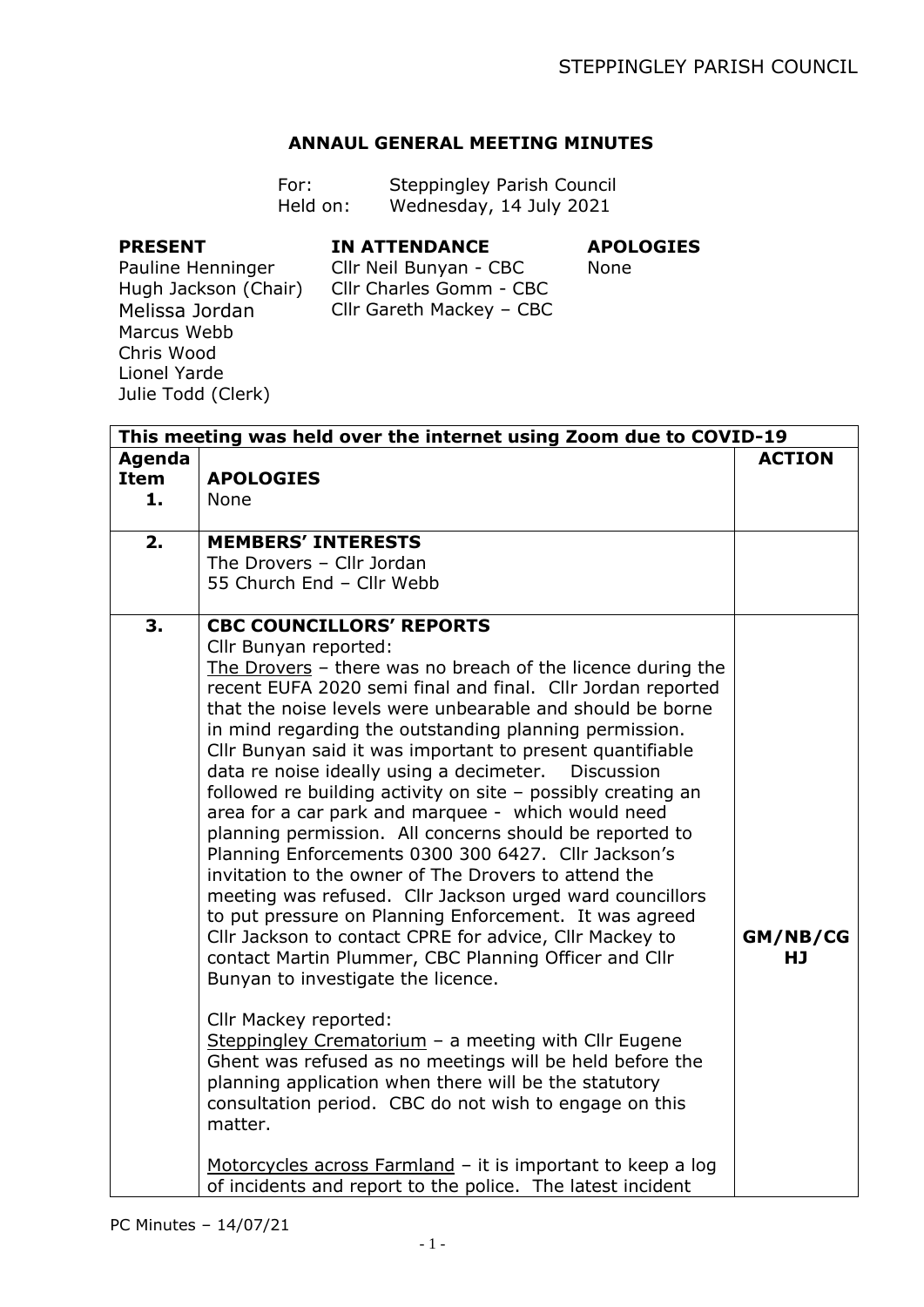|    | has been reported to PC Dagley and CBC RoW. Cllr Mackey<br>to catch up with PC Dagley and the new PCC.                                                                                                                                                                                                                                                                                                                                                                                                                                                                                                                                                                                                                                                                             | <b>GM</b>    |
|----|------------------------------------------------------------------------------------------------------------------------------------------------------------------------------------------------------------------------------------------------------------------------------------------------------------------------------------------------------------------------------------------------------------------------------------------------------------------------------------------------------------------------------------------------------------------------------------------------------------------------------------------------------------------------------------------------------------------------------------------------------------------------------------|--------------|
|    | Cllr Jackson reported cars racing on Gypsy Lane late at<br>night and cannabis rubbish dumped on the BOAT. Cllr<br>Gomm agreed to talk to PC Dagley.                                                                                                                                                                                                                                                                                                                                                                                                                                                                                                                                                                                                                                | CG           |
| 5. | <b>MINUTES OF 5 MAY 2021 AGM</b><br>It was unanimously agreed the minutes represented a true<br>account of the meeting and were duly signed.                                                                                                                                                                                                                                                                                                                                                                                                                                                                                                                                                                                                                                       |              |
| 6. | <b>REPORTS</b><br>a) Planning<br>CB/21/03120/FULL 55 Church End - this will be discussed<br>via email as the plans were not available on the CBC<br>planning portal.<br>b) Highways                                                                                                                                                                                                                                                                                                                                                                                                                                                                                                                                                                                                | <b>ALL</b>   |
|    | Cllr Wood had a positive virtual meeting with Paul Salmon,<br>CBC Highways. The potholes on Flitwick Road bend have<br>been mended. Portable speed sign - Paul Salmon was<br>concerned with regard to the safety of moving the sign. He<br>proposed SPC purchase 1/2 fixed signs using the match<br>funding scheme to be launched in the summer. Road<br>markings - Paul Salmon agreed to look at renewing/<br>repainting. Red boxes on roads were discussed. These<br>measures have proved to be effective in slowing traffic<br>down. 20 mph speed limit - would need police approval<br>which is unlikely and speed humps are not applicable. Kerb<br>on Eversholt Road bend - Paul Salmon agreed this was<br>dangerous and would look into removing both the path and<br>kerb. |              |
|    | c) Footpaths, P3, Hedges, Tree Warden & Conservation<br>Cllr Yarde reported that the hedge by the cricket pitch is in the<br>process of being cut. A resident from Rectory Road cottages<br>reported trees from the recreation ground growing into their<br>garages. Tree surgeon Richard Harris visited and it was elder.                                                                                                                                                                                                                                                                                                                                                                                                                                                         |              |
|    | d) SVA<br>No report.                                                                                                                                                                                                                                                                                                                                                                                                                                                                                                                                                                                                                                                                                                                                                               |              |
|    | e) Recreation Ground<br>Cllr Webb reported that the noticeboard had now been<br>erected by the SVA. Annual safety inspection $-$ it was<br>agreed a quote would be obtained from Play Inspections<br>Company.                                                                                                                                                                                                                                                                                                                                                                                                                                                                                                                                                                      | <b>Clerk</b> |
|    | f) Steppingley Profile<br>Cllr Jordan reported that the village sign has been cleaned<br>and will need some repair work in the near future.<br>Defibrillator - the battery has been replaced and it was                                                                                                                                                                                                                                                                                                                                                                                                                                                                                                                                                                            |              |